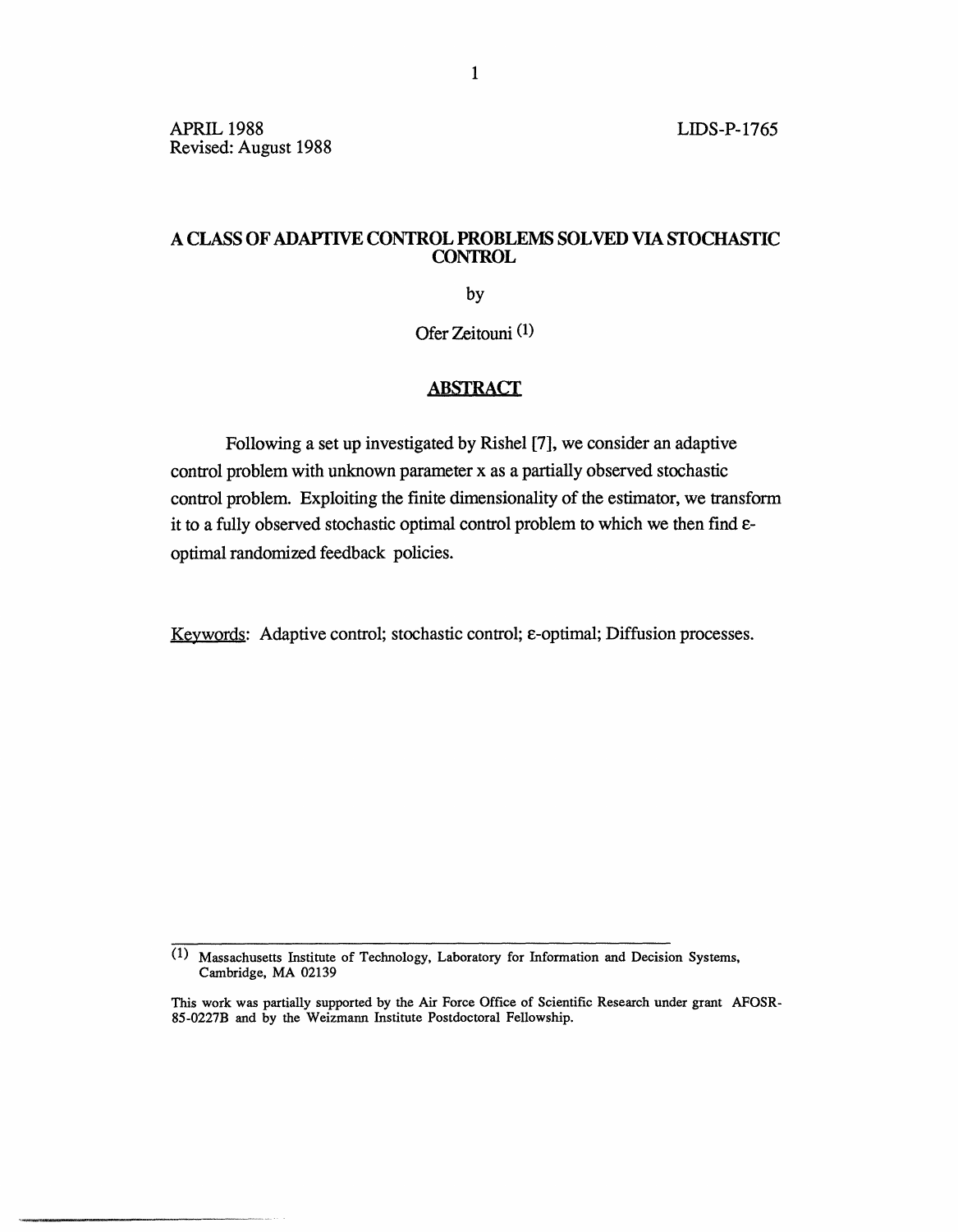| <b>Report Documentation Page</b>                                                                                                                                                                                                                                                                                                                                                                                                                                                                                                                                                                                                                                                                                                                                                                                                                                   |                             |                              |                 | Form Approved<br>OMB No. 0704-0188                  |                           |
|--------------------------------------------------------------------------------------------------------------------------------------------------------------------------------------------------------------------------------------------------------------------------------------------------------------------------------------------------------------------------------------------------------------------------------------------------------------------------------------------------------------------------------------------------------------------------------------------------------------------------------------------------------------------------------------------------------------------------------------------------------------------------------------------------------------------------------------------------------------------|-----------------------------|------------------------------|-----------------|-----------------------------------------------------|---------------------------|
| Public reporting burden for the collection of information is estimated to average 1 hour per response, including the time for reviewing instructions, searching existing data sources, gathering and<br>maintaining the data needed, and completing and reviewing the collection of information. Send comments regarding this burden estimate or any other aspect of this collection of information,<br>including suggestions for reducing this burden, to Washington Headquarters Services, Directorate for Information Operations and Reports, 1215 Jefferson Davis Highway, Suite 1204, Arlington<br>VA 22202-4302. Respondents should be aware that notwithstanding any other provision of law, no person shall be subject to a penalty for failing to comply with a collection of information if it<br>does not display a currently valid OMB control number. |                             |                              |                 |                                                     |                           |
| <b>1. REPORT DATE</b><br><b>AUG 1988</b>                                                                                                                                                                                                                                                                                                                                                                                                                                                                                                                                                                                                                                                                                                                                                                                                                           | 2. REPORT TYPE              |                              |                 | <b>3. DATES COVERED</b><br>00-08-1988 to 00-08-1988 |                           |
| <b>4. TITLE AND SUBTITLE</b><br>A Class of Adaptive Control Problems Solved via Stochastic Control                                                                                                                                                                                                                                                                                                                                                                                                                                                                                                                                                                                                                                                                                                                                                                 |                             |                              |                 | 5a. CONTRACT NUMBER                                 |                           |
|                                                                                                                                                                                                                                                                                                                                                                                                                                                                                                                                                                                                                                                                                                                                                                                                                                                                    |                             |                              |                 | <b>5b. GRANT NUMBER</b>                             |                           |
|                                                                                                                                                                                                                                                                                                                                                                                                                                                                                                                                                                                                                                                                                                                                                                                                                                                                    |                             |                              |                 | 5c. PROGRAM ELEMENT NUMBER                          |                           |
| 6. AUTHOR(S)                                                                                                                                                                                                                                                                                                                                                                                                                                                                                                                                                                                                                                                                                                                                                                                                                                                       |                             |                              |                 | <b>5d. PROJECT NUMBER</b>                           |                           |
|                                                                                                                                                                                                                                                                                                                                                                                                                                                                                                                                                                                                                                                                                                                                                                                                                                                                    |                             |                              |                 | <b>5e. TASK NUMBER</b>                              |                           |
|                                                                                                                                                                                                                                                                                                                                                                                                                                                                                                                                                                                                                                                                                                                                                                                                                                                                    |                             |                              |                 | 5f. WORK UNIT NUMBER                                |                           |
| 7. PERFORMING ORGANIZATION NAME(S) AND ADDRESS(ES)<br>8. PERFORMING ORGANIZATION<br><b>REPORT NUMBER</b><br>Massachusetts Institute of Technology, Laboratory for Information and<br>Decision Systems, 77 Massachusetts Avenue, Cambridge, MA, 02139-4307                                                                                                                                                                                                                                                                                                                                                                                                                                                                                                                                                                                                          |                             |                              |                 |                                                     |                           |
| 9. SPONSORING/MONITORING AGENCY NAME(S) AND ADDRESS(ES)                                                                                                                                                                                                                                                                                                                                                                                                                                                                                                                                                                                                                                                                                                                                                                                                            |                             |                              |                 | 10. SPONSOR/MONITOR'S ACRONYM(S)                    |                           |
|                                                                                                                                                                                                                                                                                                                                                                                                                                                                                                                                                                                                                                                                                                                                                                                                                                                                    |                             |                              |                 | <b>11. SPONSOR/MONITOR'S REPORT</b><br>NUMBER(S)    |                           |
| 12. DISTRIBUTION/AVAILABILITY STATEMENT<br>Approved for public release; distribution unlimited                                                                                                                                                                                                                                                                                                                                                                                                                                                                                                                                                                                                                                                                                                                                                                     |                             |                              |                 |                                                     |                           |
| <b>13. SUPPLEMENTARY NOTES</b>                                                                                                                                                                                                                                                                                                                                                                                                                                                                                                                                                                                                                                                                                                                                                                                                                                     |                             |                              |                 |                                                     |                           |
| 14. ABSTRACT                                                                                                                                                                                                                                                                                                                                                                                                                                                                                                                                                                                                                                                                                                                                                                                                                                                       |                             |                              |                 |                                                     |                           |
| <b>15. SUBJECT TERMS</b>                                                                                                                                                                                                                                                                                                                                                                                                                                                                                                                                                                                                                                                                                                                                                                                                                                           |                             |                              |                 |                                                     |                           |
| 16. SECURITY CLASSIFICATION OF:<br><b>17. LIMITATION OF</b>                                                                                                                                                                                                                                                                                                                                                                                                                                                                                                                                                                                                                                                                                                                                                                                                        |                             |                              |                 | 18. NUMBER                                          | 19a. NAME OF              |
| a. REPORT<br>unclassified                                                                                                                                                                                                                                                                                                                                                                                                                                                                                                                                                                                                                                                                                                                                                                                                                                          | b. ABSTRACT<br>unclassified | c. THIS PAGE<br>unclassified | <b>ABSTRACT</b> | OF PAGES<br>12                                      | <b>RESPONSIBLE PERSON</b> |

**Standard Form 298 (Rev. 8-98)**<br>Prescribed by ANSI Std Z39-18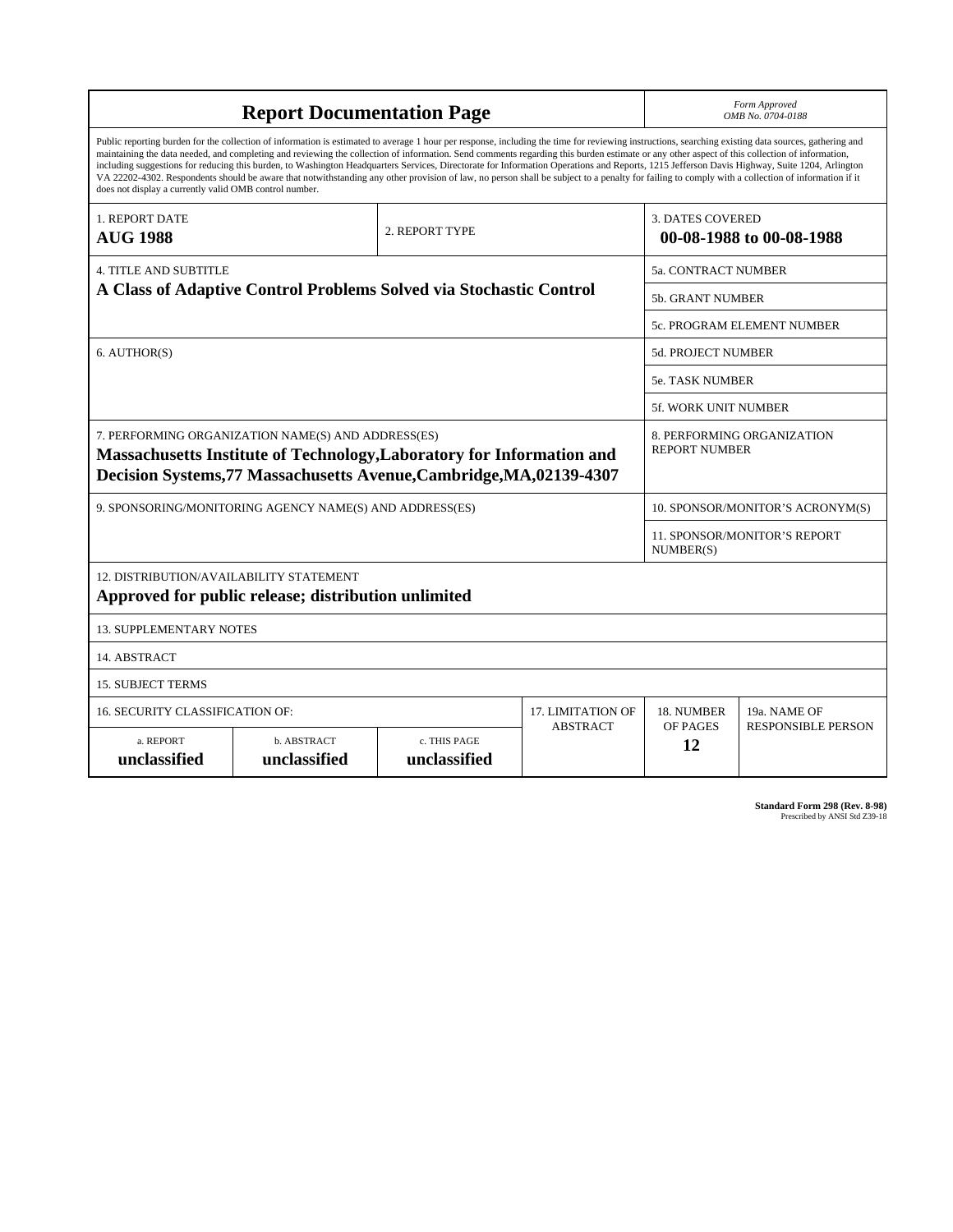#### I. INTRODUCTION

Consider the following adaptive control problem introduced by Rishel [7]. Let  $x \in \mathbb{R}^n$  be an unknown parameter. We consider a Bayesian set up, where x is distributed according to some prior density  $p_0(x)$ , which may or may not be compactly supported. Let  $w_t$  be an m dimensional Brownian motion, and define  $y_t$  by

$$
y_t = y_0 + w_t \tag{1.1}
$$

Let F<sub>t</sub> be the sigma field generated by  $\{y_s, 0 \le s \le t\}$  and  $G_t$  be the sigma field generated by  $({y_s, 0 \le s \le t} \vee x)$ . Let U be a compact subset of Rq. Let  $A(x,y) \in$  $\mathbb{R}^m$  and  $B(x) \in \mathbb{R}^{m \times q}$  be matrices depending on the unknown parameter x and on y. Conditions on  $A(x,y)$  and  $B(x,y)$  will be imposed below.

Define an admissible control  $u(t)$  to be a U valued stochastic process satisfying:

(a) 
$$
u_t
$$
 is  $F_t$  adapted  
\n(b)  $E \exp\left(\frac{1}{2}\int_0^t \|A(x,y_t) + B(x)u_t\|^2 dt\right) < \infty \quad \forall x \in \text{supp } p_0(x)$ 

In particular, if  $A(x,y)$  and  $B(x)$  are bounded, (b) reduces to a trivial condition. The set of admissible controls will be denoted by U. Define:

$$
\Lambda_{T} = \exp\left(\int_{0}^{T} \left(A(x, y_{t}) + B(x)u_{t}\right)^{*} dw_{t} - \frac{1}{2} \int_{0}^{T} \left|\left(A(x, y_{t}) + B(x)u_{t}\right)\right|^{2} dt\right)
$$
(1.2)

where \* denotes the operation of taking transposes. By b),  $E(\Lambda_T) = 1$ , and we may define a new measure P<sup>u</sup> such that  $\frac{dpy}{dp} = \Lambda_T$ , under which

$$
y_{t} = y_{0} + \int_{0}^{t} (A(x, y_{t}) + B(x)u_{t}) ds + w_{s}^{u}
$$
 (1.3)

where  $w_S^u$  is a P<sup>u</sup> Brownian motion.

The adaptive control goal is to minimize over the class of admissible control an objective cost of the form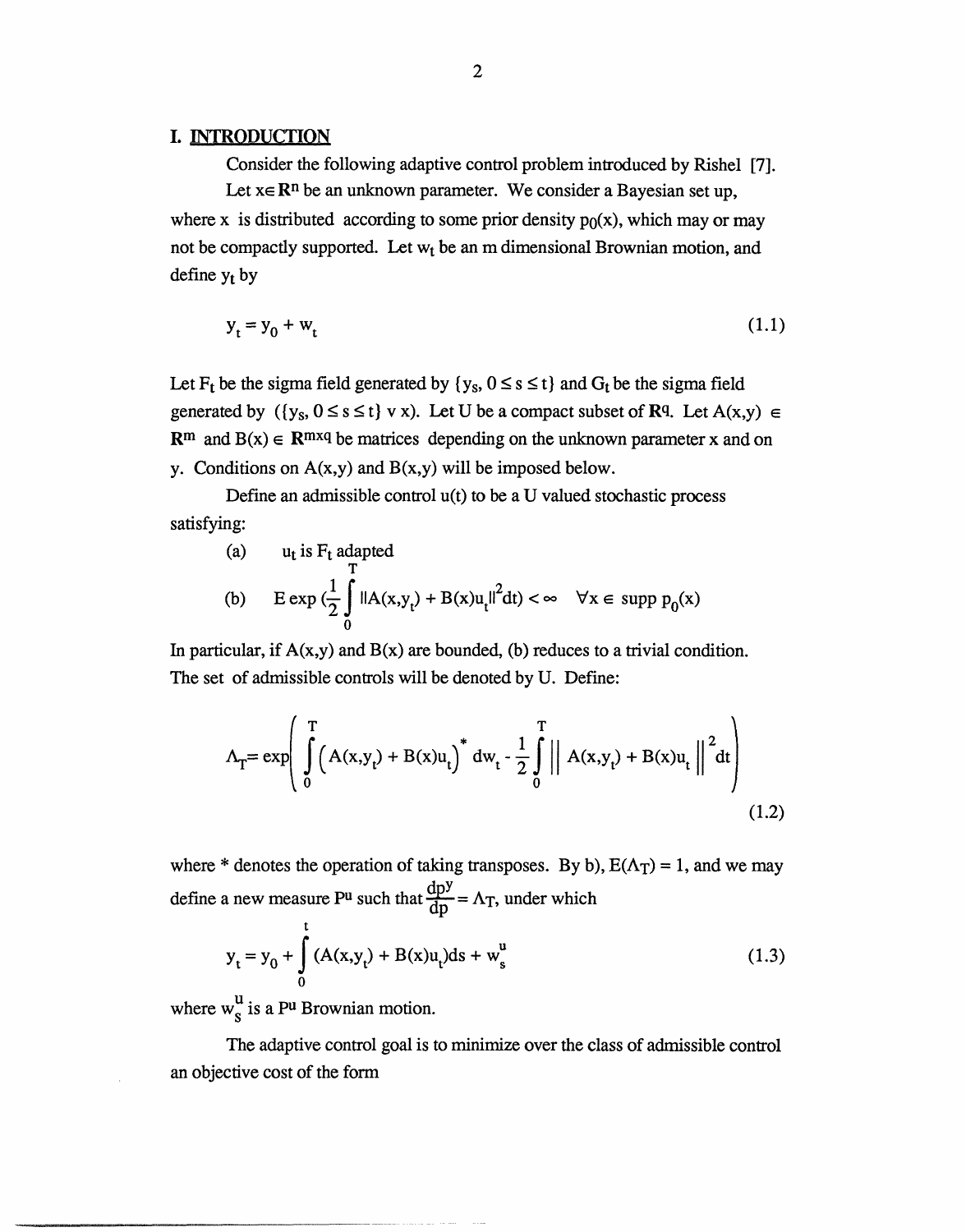$$
J^{u} = E^{u} \int_{0}^{T} f(y_{s}, u_{s}, s) ds
$$
 (1.4)

We assume throughout that

$$
|f(y, u, t)| \le K(1 + |y|^r)
$$

$$
\left| \frac{\partial f(y, u, t)}{\partial y} \right| \le K(1 + |y|^r)
$$

$$
\left| \frac{\partial f(y, u, t)}{\partial u} \right| \le K(1 + |y|^r)
$$

For some  $r > 0$ .

Note that (1.4) is a partially observed stochastic control problem, for under pu x is not known to be controller.

In [7], Rishel has considered a version of the problem (1.3), (1.4) and proved a stochastic maximum principle. Explicit solutions for particular cases were derived in [1], [2]. Hijab [4] considered a modified version of (1.3) where under a linearity assumption and a more general model of x, he found an explicit solution to a problem where information cost is attached to J<sup>u</sup> and the cost is a function of x and u. Here, we exploit, as in [1], [2], the finite dimensionality of the estimation problem, as follows: By taking conditional expectations in (1.3), one has [7]:

$$
dy_{t} = E^{u}(A(x,y_{t})|F_{t})dt + E^{u}(B(x)|F_{t})u_{t}dt + dv_{t}^{u}
$$
\n(1.5)

where  $v_t^u$  is an F<sub>t</sub> Brownian motion. In the sequel,  $\wedge$  will denote conditional expectations w.r.t.  $F_t$ , i.e.

$$
\hat{A}(x,y_t) \stackrel{\Delta}{=} E^u(A(x,y_t)|F_t)
$$

For simplicity and concreteness, we assume below that

$$
A(x,y) = A_0 y + A_1(y)x
$$
 (1.6)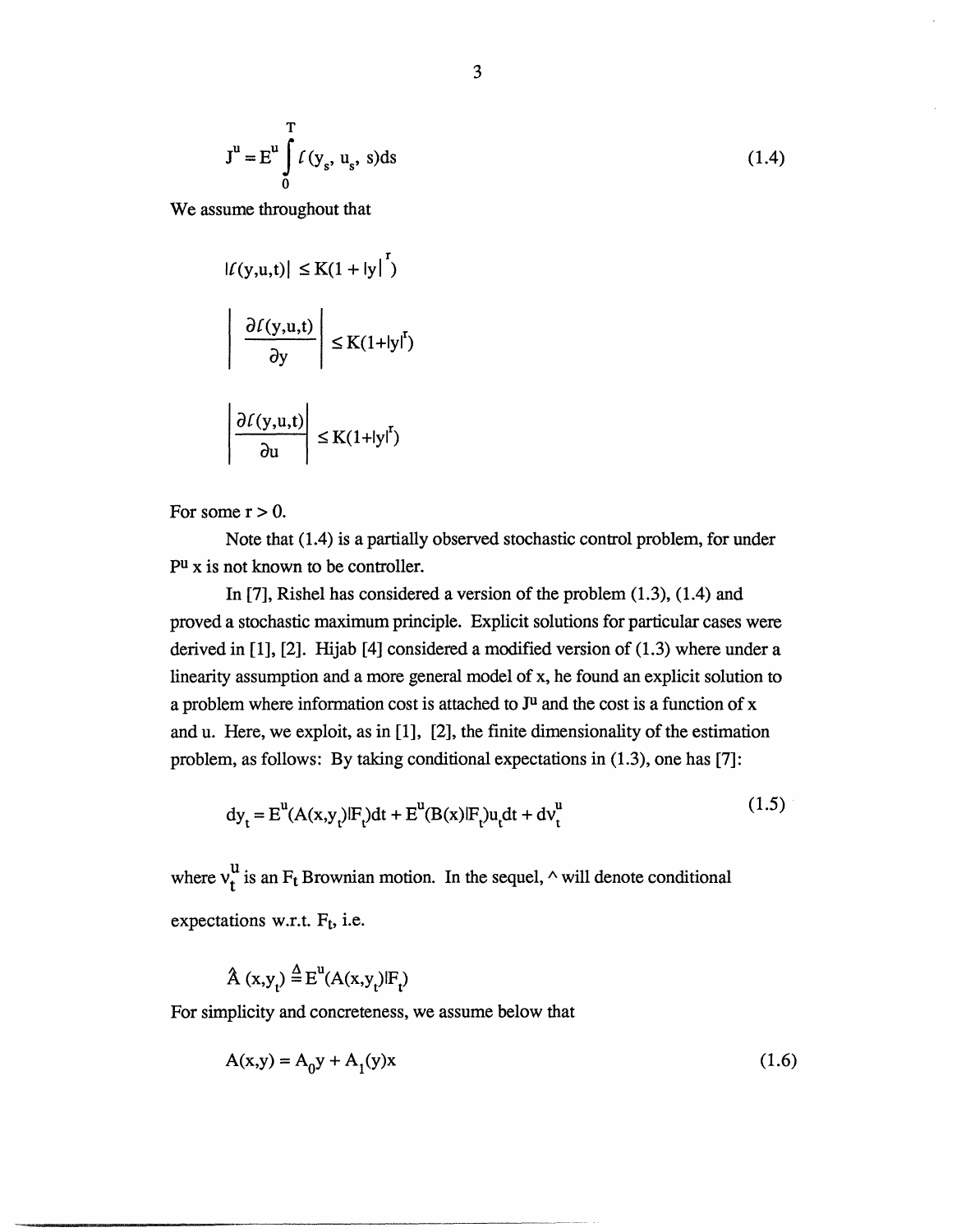$$
B(x) = B_0 + \tilde{B}_1(x), \quad \tilde{B}_1^{i,j}(x) = \sum_k b_{ij}^k x, \text{ i.e.}
$$
  

$$
B(x)u = B_0u + B_1(u)x \text{ where } B_1^{ij}(u) \stackrel{\Delta}{=} \sum_m b_{im}^j u^m
$$
 (1.7)

The linearity assumption of  $A(x,y)$  w.r.t. x can be dispensed of if one has a separation of variable of the form  $A(x,y) = A_1(y)g(x) + A_0(y)$ ; similarly, one could include a y-dependence in  $B(x)$  in a separation of variable form. Since those extensions are easily handled, we do not consider them here.

Following now the argument of Liptser-Shiryayev [6, ch. 12], appropriately modified to our case due to the non-Gaussian assumptions on  $x_0$ ,  $(c.f., e.g., [3], [9])$  one has the following:

### **Lemma 2.1:**

$$
p(x|F_t) = \frac{\frac{p_0(x)}{N_x(0,1)} \exp(\frac{1}{2} (x-\gamma_t) * \alpha_t^{-1}(x-\gamma_t))}{\int dx \frac{p_0(x)}{N_x(0,1)} \exp(\frac{1}{2} (x-\gamma_t) * \alpha_t^{-1}(x-\gamma_t))}
$$
(1.8)

 $\exp\left(\frac{1}{2}x^*x\right)$ where  $N_x(0,1) =$  ...  $\frac{N_t}{2}$  ...  $\gamma_t$  is an n-dimensional vector and  $\alpha_t$  is an nxn dimensional

matrix which satisfy:

$$
d\gamma_t = \alpha_t [A_1(y_t) + B_1(u_t)]^{\dagger} [dy_t - (A_0y_t + B_0u_t + (A_1(y_t) + B_1(u_t))\gamma_t dt]
$$
  
(1.9a)  

$$
\gamma_0 = 0
$$

$$
d\alpha_t = -\alpha_t [A_1(y_t) + B_1(u_t)]^* [A_1(y_t) + B_1(u_t)] \alpha_t; \ \alpha_0 = I
$$
 (1.9b)

**Proof:** Note that as in [1], [3], [9] the unnormalized density  $dz\rho_x(z|F_t) =$ Prob( $x \in (z, dz)$   $F_t$ ) •  $K_t$ , where  $K_t$  is  $F_t$  adapted, is of the form: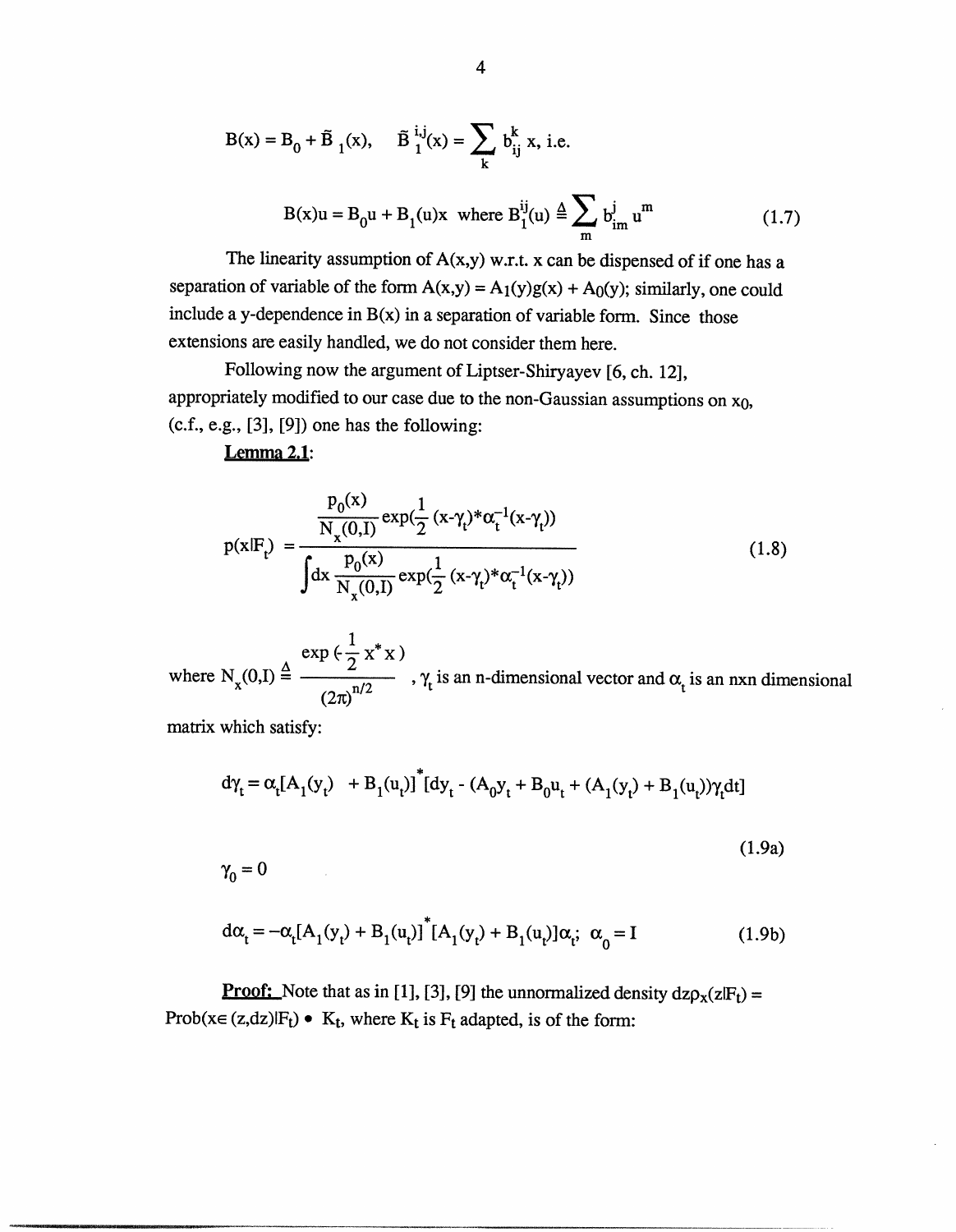$$
dz\rho_{x}(z|F_{t}) = E(\Lambda_{T} 1_{xe(z,z+dz)}|F_{t})
$$
  
\n
$$
= E(\Lambda_{t} 1_{xe(z,z+dz)}|F_{t}) \alpha
$$
  
\n
$$
dzp_{0}(z) exp(-\frac{1}{2} \int_{0}^{t} z^{*}[A_{1}(y_{s}) + B_{1}(u_{s})]^{*}[A_{1}(y_{s}) + B_{1}(u_{s})] z ds + \int_{0}^{t} z^{*}[A_{1}(y_{s}) + B_{1}(u_{s})]^{*}(dy_{s} - (A_{0}y_{s} + B_{0}u_{s}dt)
$$

Dividing and multiplying by  $N_{x}(0,I)$ , one obtains (2.8). We remark that exactly as in [6],  $\alpha_t$  is positive definite for 0 \sts T.  $\Box$ 

Note that  $y_t$  can be now rewritten as:

$$
dy_t = (A_0 y_t + B_0 u_t) dt + (A_1(y_t) + B_1(u_t))F(\gamma_t, \alpha_t) dt + d\hat{v}_t; y_0 = 0 \quad (1.9c)
$$

where

$$
F(\gamma,\alpha) = \frac{\int_{x}^{x} \frac{X P_0(x)}{N_x(0,1)} N_x(\gamma,\alpha^{-1}) dx}{\int_{x}^{x} \frac{P_0(x)}{N_x(0,1)} N_x(\gamma,\alpha^{-1}) dx}
$$
(1.10)

where  $N_x(\gamma,\alpha)$  denotes a Gaussian distribution with mean  $\gamma$ , covariance matrix  $\alpha^{-1}$ . Note that (1.9) together with (1.4) form a completely observable stochastic control problem. It is however somewhat a complicated one due to the degeneracity of the diffusion matrix, the fact that control enters the diffusion matrix and the non-Lipschitz coefficients of (1.9).

In some simple cases (and specifically, in the case where  $B(x) = B$ ). Benes and Rishel [1] have been able to compute explicitly optimal controls via the Hamilton-Jacobi-Bellman equation and the maximum principle. In the general case, however, the Bellman equation does not seem solvable and we are led to consider e-optimal approximations.

**Remark.** Note that if  $p_0(x) = N_x(0,1)$ ,  $F(\gamma, \alpha) = \gamma$ .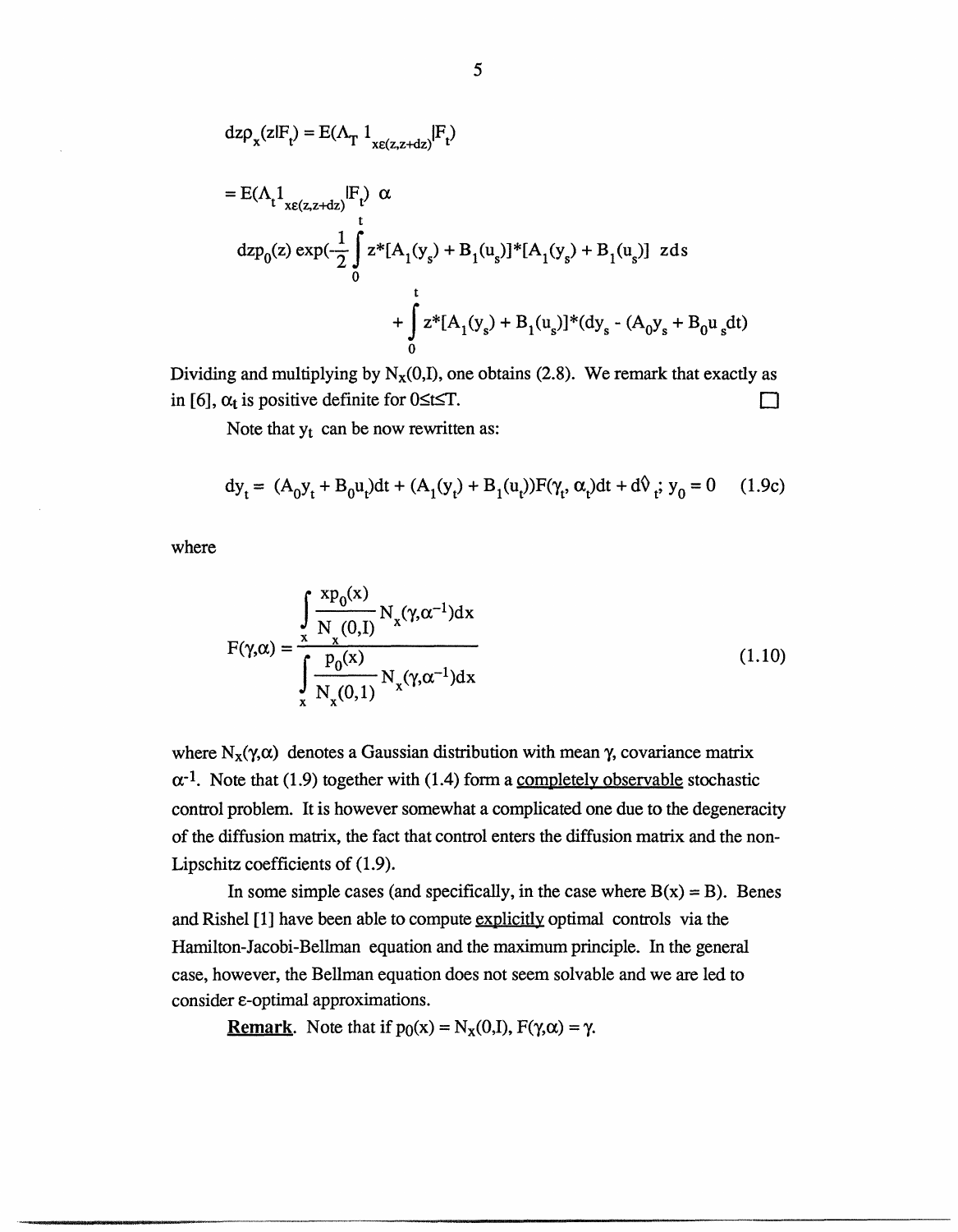### **2.** e-OPTIMAL RANDOMIZED MARKOV STRATEGIES.

In this section, we construct  $\varepsilon$ -optimal randomized Markov strategies for the problem posed in section 1, i.e. for (1.9) and (1.4). Those strategies are defined in terms of a classical solution of an associated Bellman equation. For simplicity, we make the following structural restrictions. Those restrictions are not crucial and could be avoided at the expense of more cumbersome expressions and proofs. Additional restrictions of more technical nature (boundedness etc.) will be imposed later (c.f. lemma 2.1).

Assumptions.  
\n
$$
A_0 = B_0 = 0
$$
\n(2.1a)

$$
p_0(x) \sim N_x(0,I) \tag{2.1b}
$$

We will seek to apply the method of [5, ch. 5]. To do that, it will however be convenient to rewrite (1.9) in a different way: Let  $\beta_t = \alpha_t^{-1} \gamma_t$ 

$$
d\alpha_t = -\alpha_t [A_1(y_t) + B_1(u_t)]^* [A_1(y_t) + B_1(u_t)]\alpha_t; \quad \alpha_0 = I
$$
 (2.2a)

$$
d\beta_t = +[A_1(y_t) + B_1(u_t)]^*[A_1(y_t) + B_1(u_t)]\alpha_t \beta_t dt + [A_1(y_t) + B_1(u_t)]^* d\theta_t
$$
  
 
$$
\beta_0 = 0
$$
 (2.2b)

$$
dy_{t} = +[A_{1}(y_{t}) + B_{1}(u_{t})]\alpha_{t}\beta_{t}dt + d\theta_{t}
$$
\n(2.2c)

In the sequel, b will denote the drift vector in  $(2.2)$  and  $\sigma$  will denote the diffusion matrix there. Note that  $(2.2)$  does not satisfy the conditions of [5, ch. 5] and therefore the methods described there have to be modified to be applicable.

Note that (2.2) is locally Lipshitz; however, we will need global Lipschitz conditions. Towards this end, let

$$
\Omega^{R} \stackrel{\Delta}{=} \{ \beta \varepsilon \mathbf{R}^{n}, y \varepsilon \mathbf{R}^{m} | \quad |\beta| \leq \mathbf{R}, y \leq \mathbf{R} \}
$$
  

$$
\tau^{R} \stackrel{\Delta}{=} \{ \inf t > 0 | (\beta_{t}, y_{t}) \varepsilon \partial \Omega^{R} \}
$$

For g denoting either  $b(\alpha, \beta, y)$  or  $\sigma(\alpha, \beta, y)$ , let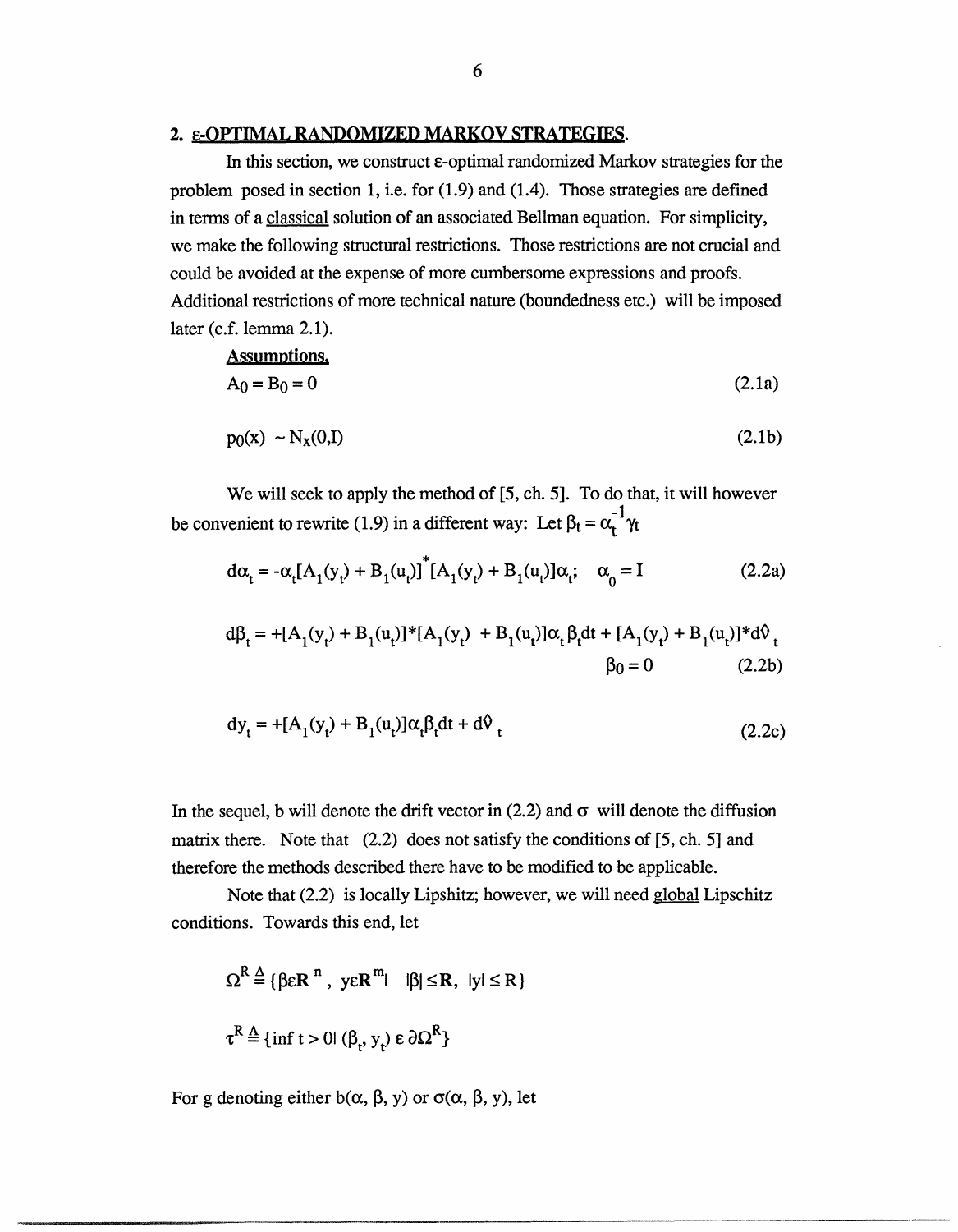$$
g^{R}(\alpha, \beta, y) = g(\alpha, \frac{\beta}{|\beta|} (|\beta| \Lambda R), \frac{y}{|y|} (|y| \Lambda R)
$$

Let now  $\alpha^R$ ,  $\beta^R$ ,  $y^R$  denote the solution to (2.2) when  $b^R$ ,  $\sigma^R$  is substituted instead of b,  $\sigma$ . Finally, let  $J_R^u$  denote  $J^u$  in (2.4) with  $y^R$  substituted instead of y.

We claim

**Lemma 2.1.** Assume  $|A_1(y)| < K$ ,  $|B_1(u)| < K$  for  $u \in U$ . Then  $|J_R^u - J^u| \rightarrow 0$  uniformly on all admissible strategies. **R--**

**Proof.** Note first that by the boundedness of  $|A_1(y)|$ ,  $|B_1(u)|$  and of  $x_t$ , one has by standard arguments that  $E[\xi_t^{2p}] < \infty$ , where  $\xi_t$  stands for either  $\beta_t$ ,  $y_t$ ,  $\beta_t^R$ ,

 $y_t^R$ . Next, we note that

$$
|J^{u} - J^{u}_{R}| \leq E^{u} \left( \int_{\tau_{R}\Lambda T}^{T} |\ell(y_{s}, u_{s}, s) - \ell(y_{s}^{R}, u_{s}, s)| ds \right)
$$
  

$$
\leq K_{1} P(\tau_{R} < T) \bullet \sup_{y_{0}, \beta_{0} \in \Omega^{R}} \int_{0}^{T} E(y_{s} |^{r} + |y_{s}^{R}|^{r}) ds
$$

Note that by standard estimates,

$$
\sup_{s} \sup_{y_0, \beta_0 \in \Omega^R} E(|y_s|^r) \le K_2 \sup_{s} \sup_{y_0, \beta_0 \in \Omega^R} E(|\beta_s|^r) \le K_3 R^r
$$
\n(2.4)

with a similar bound on  $E(y_S^R)^r$ . On the other hand,

$$
P(\tau_R < T) \le P(K_4 \sup_{t \in [0,T]} v_t > R) \tag{2.5}
$$

$$
\leq K_5 \frac{E(\sup \ v_t)^{2r}}{R^{2r}} \leq \frac{K_6}{R^{2r}}
$$

where the constants  $K_1 - K_6$  do not depend on u. Therefore,

$$
|\mathbf{J}^{\mathrm{u}} \cdot \mathbf{J}_{\mathrm{R}}^{\mathrm{u}}| \le \frac{\mathrm{K}_{7}}{\mathrm{R}_{\mathrm{R}}^{\mathrm{r}} \to 0} \tag{2.6}
$$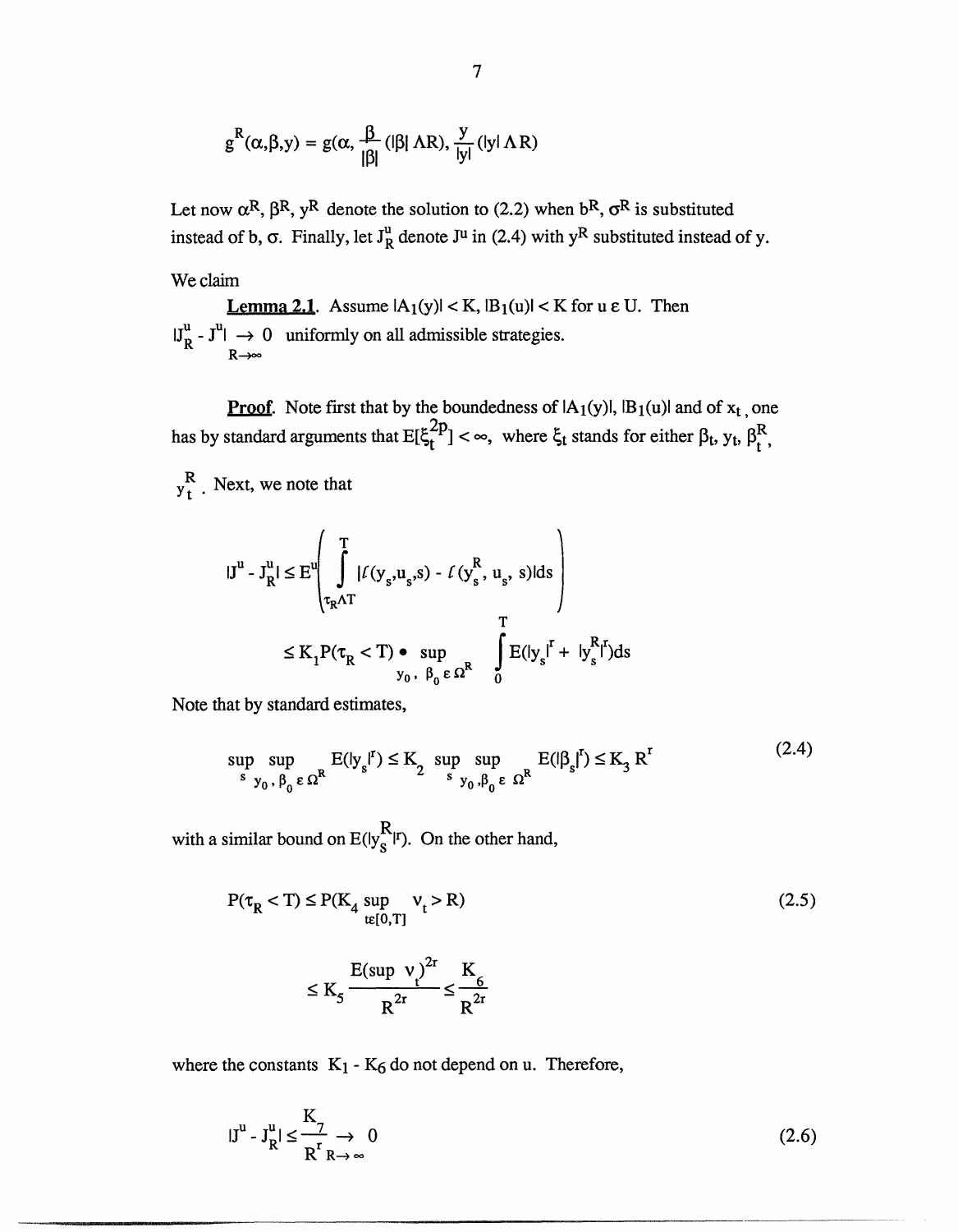and the lemma is proved.  $\Box$ 

In view of the lemma above, it is enough to build  $\varepsilon$ -optimal strategies for the system indexed by R, for R large enough. We will attempt to do that by perturbing (2.2a) and (2.3b) with an auxilliary Brownian motion. For reasons to become clear below, we will not perturb (2.2c). That is the main point where we depart from the classical treatment [5]. Note however that when perturbing (2.2a) such that  $\alpha_t$  is no longer positive definite,  $b^R(\alpha, \beta, y)$  is no longer Lipschitz continuous and moreover, (3.2a) may have a finite explosion time. To remedy that, we modify  $b^R$  ( $\alpha$ ,  $\beta$ ,  $\gamma$ ) on the set of non-positive  $\alpha$ '-s; This will not affect the solution of (2.2) since in (2.2),  $\alpha > 0$  a.s.

Let  $\delta^R(\alpha,\beta,y) \stackrel{\Delta}{=} b^R(P\alpha,\beta,y)$  where P $\alpha$  denotes the projection of the symmetric matrix  $\alpha$  on the convex set  $\{|\alpha| < R \land \alpha \geq 0\}$ . Note that the system (2.2) with ( $\tilde{b}^R$ ,  $\sigma^R$ ) is identical to the system with ( $b^R$ ,  $\sigma^R$ ), and that ( $\tilde{b}^R$ , $\sigma^R$ ) are globally Lipshitz. Consider the following perturbed system:

$$
d\alpha_t^{\varepsilon} = \tilde{b}_{\alpha}^{R} (u, \alpha^{\varepsilon}, y^{\varepsilon}) dt + \varepsilon I dw_t^{1}
$$
 (2.7a)

$$
d\beta_t^{\varepsilon} = \tilde{b}_{\beta}^{R}(u, \alpha^{\varepsilon}, \beta^{\varepsilon}, y^{\varepsilon})dt + \sigma_{\beta}^{R}(u, y^{\varepsilon})d\theta_t + \varepsilon I dw_t^2
$$
 (2.7b)

$$
dy_t^{\varepsilon} = \tilde{b}_y^R (u, \alpha^{\varepsilon}, \beta^{\varepsilon}, y^{\varepsilon}) dt + d\hat{v}_t
$$
 (2.7c)

where  $w_1^t$ ,  $w_t^2$  are independent Brownian motions of appropriate dimensions. Note that (2.7) is uniformly nondegenerate, and that for  $\varepsilon=0$  (2.7) reduces to (2.2) with (bR,  $\sigma^R$ ) instead of (b, $\sigma$ ). Let  $v_g^R(s,x)$  denote the value function of the control problem (2.7) together with (2.4), i.e.

$$
v_{\varepsilon}^{R}(s,x) = \inf_{u \in U} J_{R}^{u} (\alpha^{\varepsilon}, \beta^{\varepsilon}, y^{\varepsilon})
$$
  

$$
(\alpha_{0}, \beta_{0}, y_{0}) = x
$$
 (2.8)

and let  $L_R^u$  be the Backward Kolmogorov operator associated with (2.7). By [5, Thm. 4.7.7], we have that  $v_e^{R}(s,x) \in W^{1,2}(C_{T,R}1)$  for each  $R^1 > 0$ . Moreover, by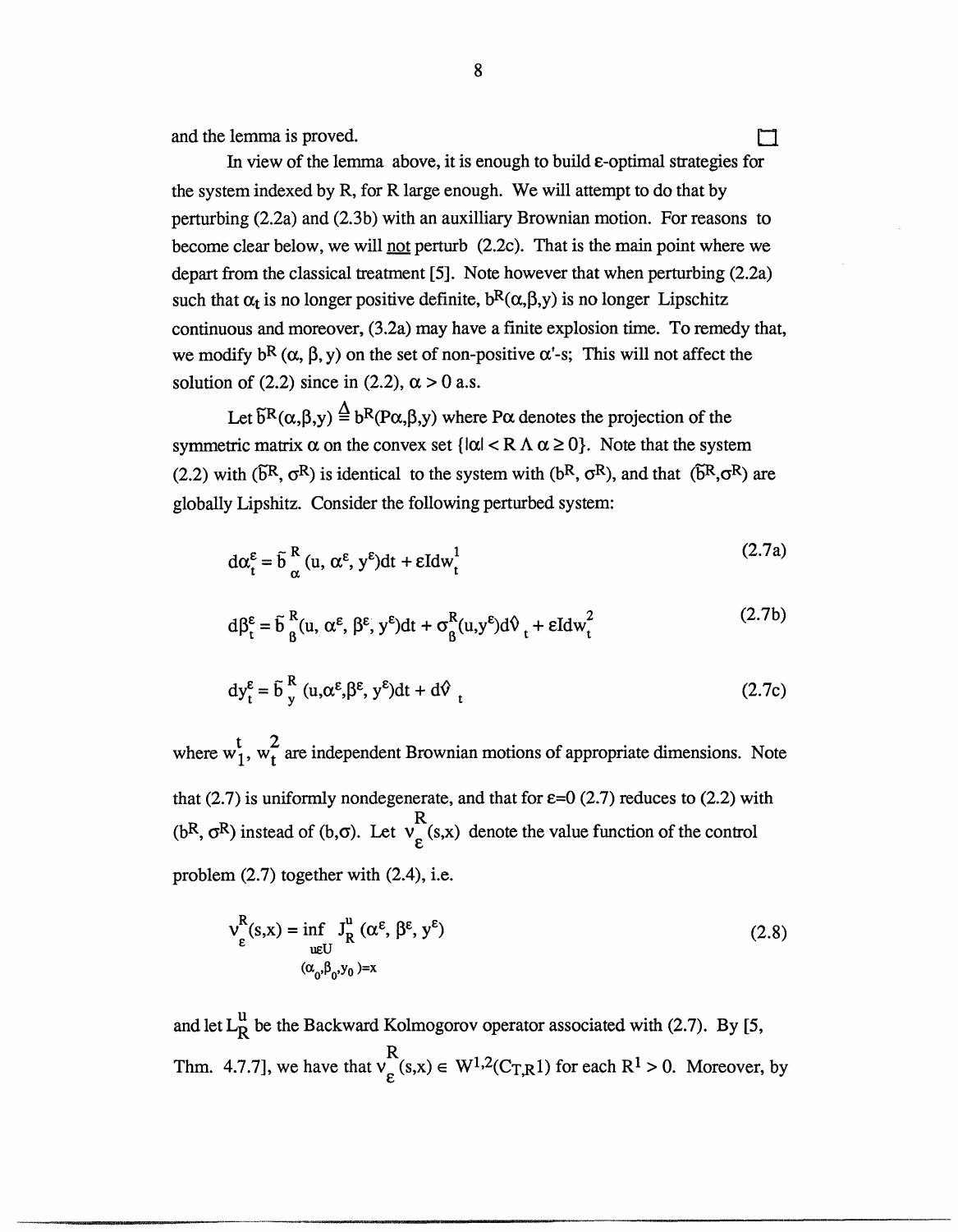[5, Lemma 5.1.1], for each  $\delta > 0$  and  $R_1 > 0$  there exists an infinitely differentiable feedback strategy  $u_{R_1}^{\epsilon,\delta}(x^{\epsilon},t)$  with uniformly bounded spacial first derivatives such that  $\sigma^R(u_{R_1}^{\varepsilon,\delta}(x^{\varepsilon},t), x)$  and  $\tilde{b}^R(u_{R_1}^{\varepsilon,\delta}(x^{\varepsilon},t),x)$  are uniformly Lipshitz continuous and

such that

$$
\sup_{t \in (0,T)} |F[v_{\varepsilon}^{R}] - [L_{R}^{\frac{\varepsilon_{\varepsilon^{0}}}{R_{1}}} v_{\varepsilon}^{R} + t^{\frac{\nu_{\varepsilon}^{\varepsilon^{0}}}{R_{1}}}]| \leq \delta
$$
\n(2.9)

where

$$
F[u_{\varepsilon}^{R}] \stackrel{\Delta}{=} \sup_{u \in U} [L_{R}^{u} u_{\varepsilon}^{R} + t^{u}]
$$

Finally, note that again by [5, Corollary 3.1,13],  $v_{\rm c}$  (s,x)  $\rightarrow$   $v^{*}$  (s,x) uniformly in

 $C_{T,R}$ .

We can state now our main result:

Theorem, Assume the conditions in lemma 2.1. Let  $u_{R_1}^{\varepsilon,\delta}(x,t) = u_{R_1}^{\varepsilon,\delta}(\alpha+\varepsilon w_1, \beta+\varepsilon w_2, y).$ 

Then

$$
\overline{\lim}_{\epsilon \to 0} \overline{\lim}_{R \uparrow \infty} \overline{\lim}_{\delta \downarrow 0} J_R^{\hat{u} \epsilon, \delta} = \inf_{u \in U} J_R^u = \lim_{\epsilon \to 0} v_{\epsilon}^R(0, x_0)
$$

i.e., one can construct feedback randomized control for the system (2.2) which will be as close as desired to the optimal control.

**Proof.** The proof is an adaptation to the proof of [5, Thm. 5.2.5)]. Note that under  $u_{R_1}^{\epsilon,\delta}$  the system (2.2a) (with  $\tilde{b}^R$ ,  $\sigma^R$  instead of (b, $\sigma$ )) is transformed into the system:

$$
d\alpha^{\varepsilon} = \delta^R_{\alpha} (u_{R_1}^{\varepsilon,\delta}(\alpha^{\varepsilon}, \beta^{\varepsilon}, y^{\varepsilon}), \alpha^{\varepsilon} - \varepsilon w_1, \beta^{\varepsilon} - \varepsilon w_2, y^{\varepsilon}) dt + \varepsilon dw_1
$$
 (2.10a)

$$
d\beta^{\varepsilon} = \tilde{b} \, \frac{R}{\beta} (u_{R_1}^{\varepsilon, \delta}(\alpha^{\varepsilon}, \beta^{\varepsilon}, y^{\varepsilon}), \alpha^{\varepsilon} - \varepsilon w_1, \beta^{\varepsilon} - \varepsilon w_2, y^{\varepsilon}) dt + \varepsilon dw_2
$$
\n
$$
+ \sigma_{\beta}^{R} (y^{\varepsilon}, u_{R_1}^{\varepsilon, \delta}(\alpha^{\varepsilon}, \beta^{\varepsilon}, y^{\varepsilon})) d\theta_t
$$
\n(2.10b)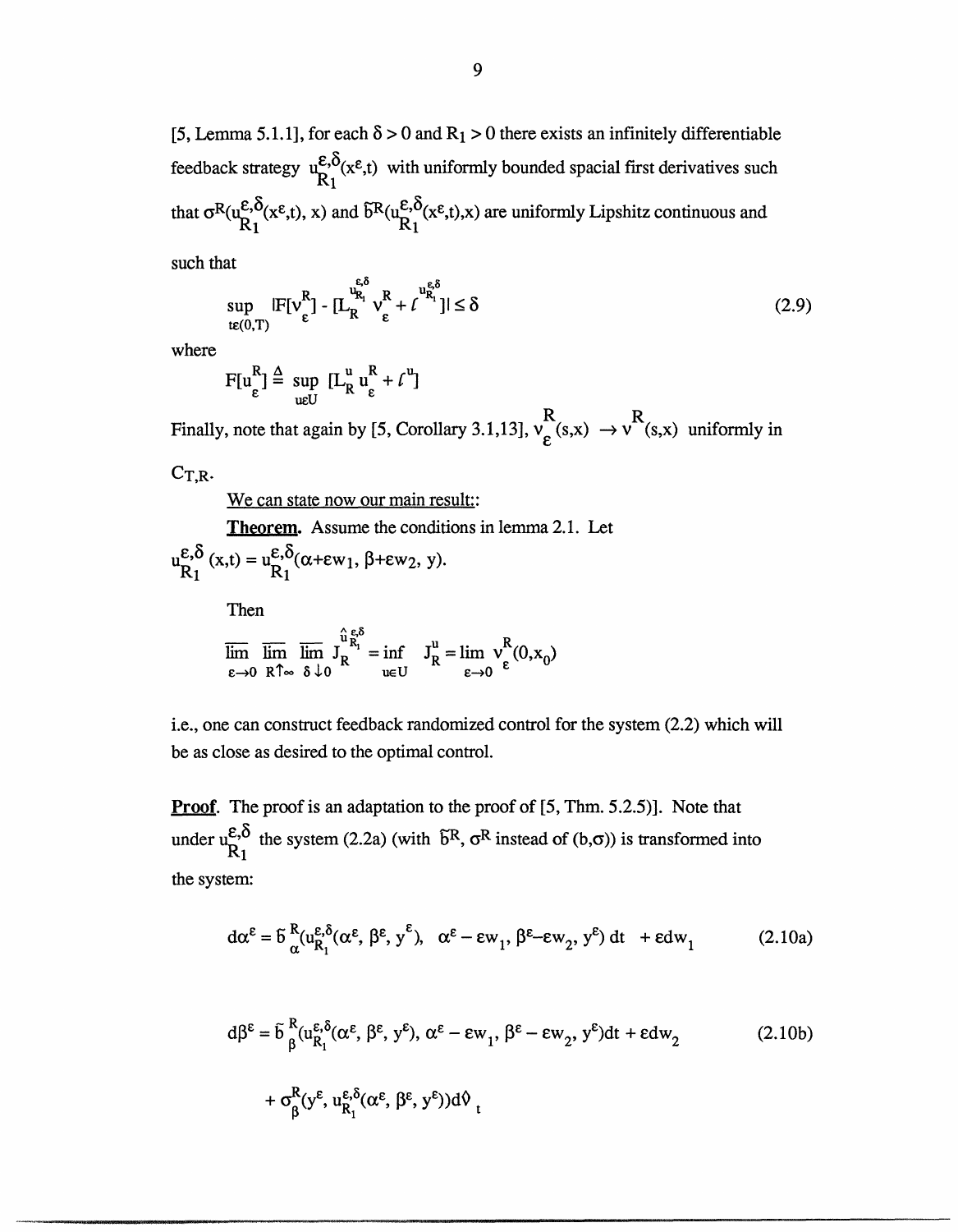$$
dy^{\varepsilon} = \tilde{b} \, \frac{R}{y} (u_{R_1}^{\varepsilon, \delta} (\alpha^{\varepsilon, \delta} (\alpha^{\varepsilon}, \beta^{\varepsilon}, y^{\varepsilon}), \alpha^{\varepsilon} - \varepsilon w_1, \beta^{\varepsilon} - \varepsilon w_2, y^{\varepsilon}) \, dt + d \vartheta_t \tag{2.10c}
$$

Since (2.10a) is uniformly nondegenerate and  $v_c^R(s,x) \in W^{1,2}(C_{T,R})$ , one has from the weak Ito formula ([5, thm. 2.10.1]), that, for each  $(\epsilon, \delta, R_1) = \eta$ 

$$
v_{\varepsilon}^{R}(0,x_{0}) = E\left(\int_{0}^{\tau_{R_{1}}\Lambda T} t^{\frac{u_{\varepsilon}^{\varepsilon,\delta}}{u_{R_{1}}^{\varepsilon}}}\right) + v_{\varepsilon}^{R}(T\Lambda \tau^{R_{1}}, x_{\tau^{R_{1}}\Lambda T}^{u_{\varepsilon}^{\varepsilon,\delta}})
$$
\n
$$
-E\int_{0}^{\tau_{R_{1}}\Lambda T} [L^{u_{\varepsilon}^{\varepsilon,\delta}}v_{\varepsilon} + t^{u_{\varepsilon}^{\varepsilon,\delta}}]dt
$$
\n
$$
+ E\int_{0}^{\tau_{R_{1}}\Lambda T} \left[\tilde{b}^{R}(u_{R_{1}}^{\varepsilon,\delta}(s,x^{\varepsilon}), x^{\varepsilon})\right]
$$
\n
$$
- \tilde{b}^{R}(u_{\varepsilon}^{\varepsilon,\delta}(s,x^{\varepsilon}), x^{\varepsilon} - \varepsilon w)]\nabla_{\mathbf{v}}\mathbf{v}(s,x^{\varepsilon})ds
$$
\n(2.11)

By the same arguments as in [5, thm. 5.2.5], the first terms converge to  $J_R^{E_0^s}$ , the second term converges to zero, whereas since  $|\nabla_x v_\xi(s,x^\xi)| < K (1+|x^\xi|^r)$ , one has also the required convergence for the last term. The theorem is proved. **O**

**Remarks:** 1) Note that the main difference from [5] is that we have used eperturbation only in some of the components of the diffusion. Perturbing all the components would have violated the structural condition under which one may trade controls by randomized controls.

2) The theorem proved allows one to actually build  $\tilde{\epsilon}$ -optimal control. Indeed, for a given  $\tilde{\epsilon}$ , pick up  $\delta$ , R, R<sub>1</sub>,  $\epsilon$  such that

$$
J_R^{\hat{u}_{R_1}^{\epsilon,\delta}} < \inf_{u \in U} J^u + \tilde{\epsilon}
$$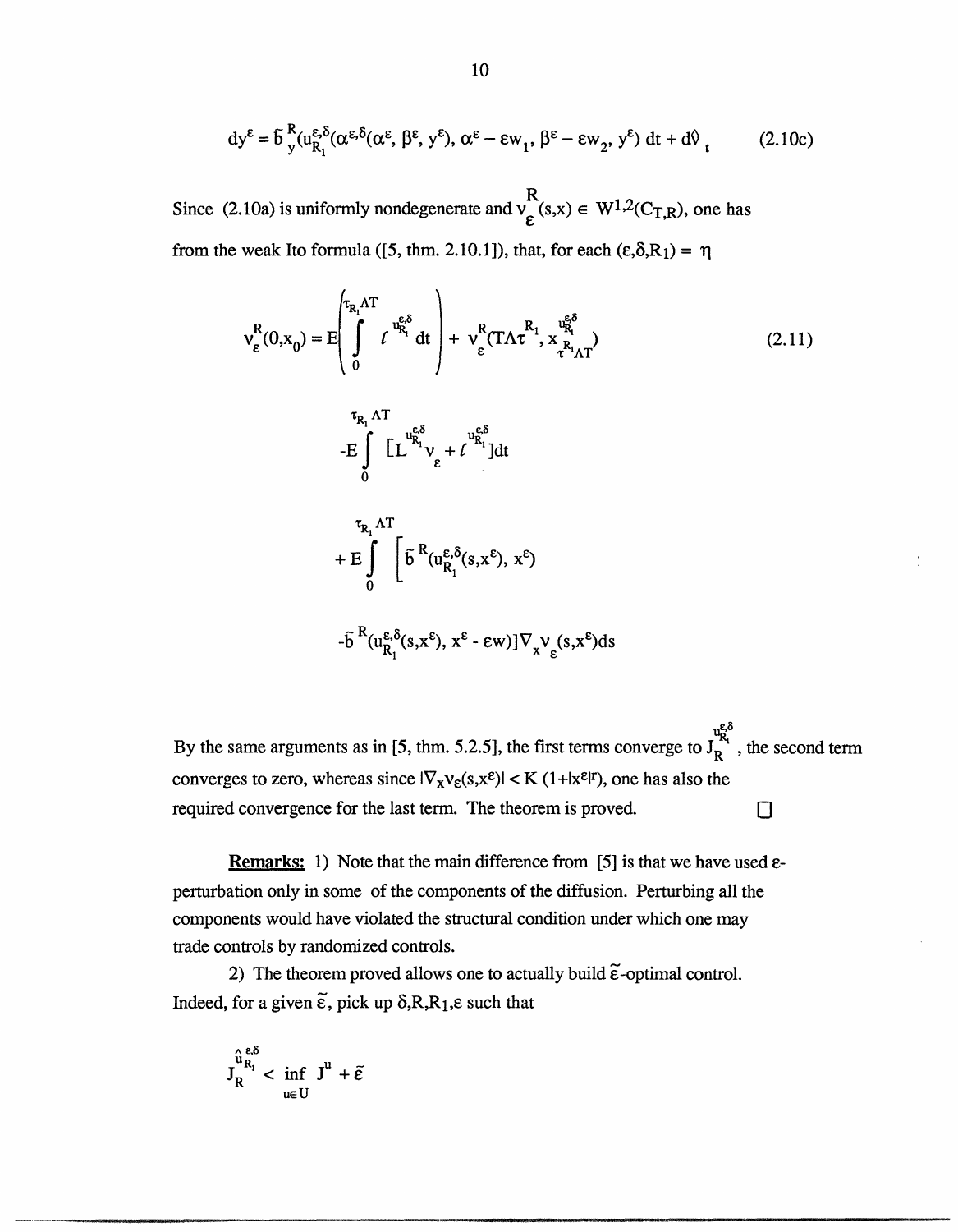Such a choice exists due to the theorem. Then  $\hat{u}^{\epsilon,\delta}_{R_1}$  is the required randomized feedback control. Note that  $u_{R_1}^{\epsilon,\delta}$ , which is the feedback function needed to build  $\hat{u}_{R_1}^{\varepsilon,\delta}$ , is obtained via a classical solution of the Bellman equation associated with the

system (2.7)-(2.8).

Acknowledgements. I would like to thank Prof. Vivek Borkar from the Tata Institute for his very generous help, without which the results in this paper would not have been derived. This work was done while both of us were visiting the Department of Mathematics, Scuola Normale Superiore, Pisa, Italy.